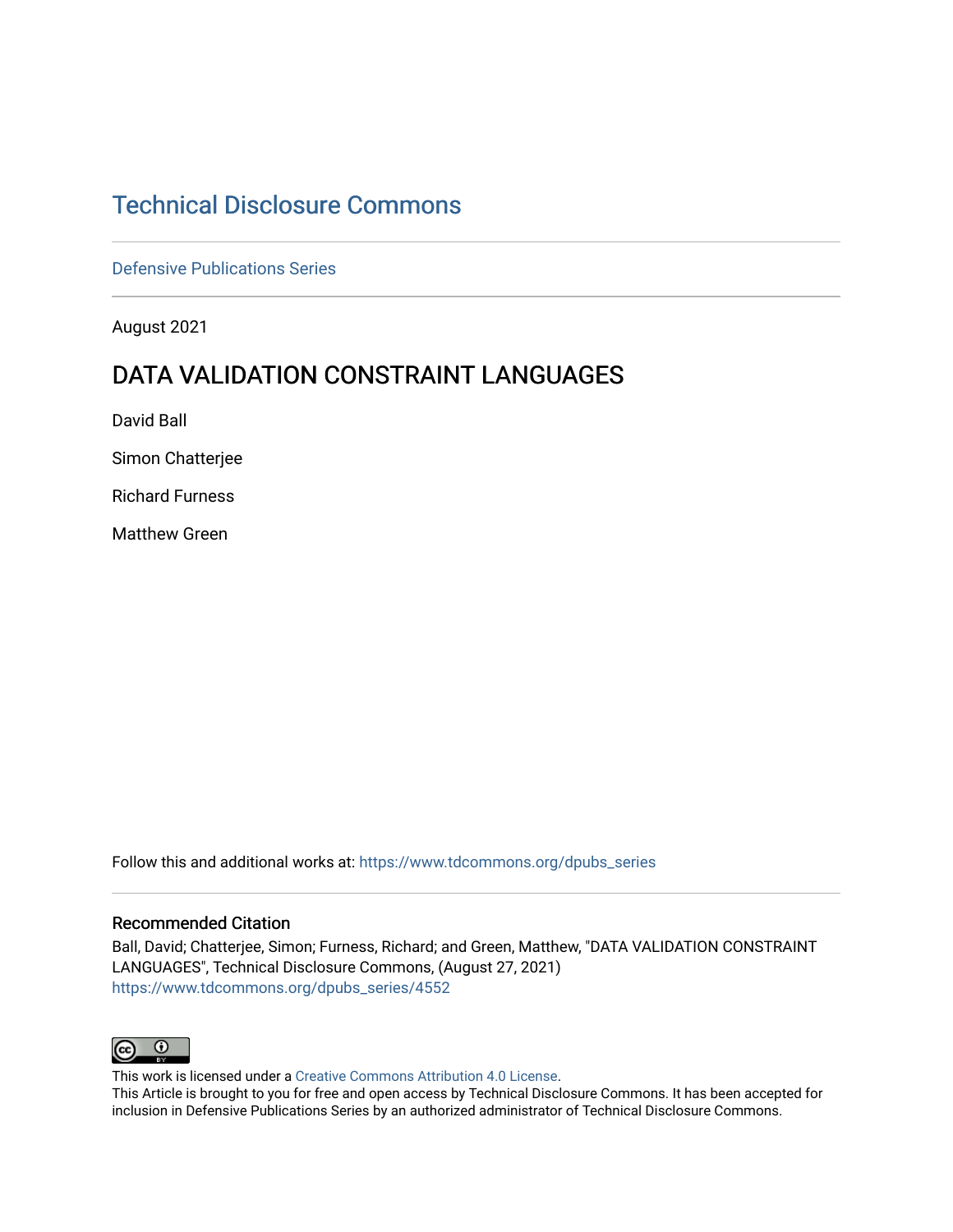#### Ball et al.: DATA VALIDATION CONSTRAINT LANGUAGES

### DATA VALIDATION CONSTRAINT LANGUAGES

AUTHORS: David Ball Simon Chatterjee Richard Furness Matthew Green

## ABSTRACT

Application programming interfaces (APIs) are becoming increasingly prevalent across the industry. At its heart, an API is a means for transferring data between two systems in an interoperable way. While the data that is passed across an API is generally well structured, that structure can be arbitrarily complex. Determining whether or not a set of data is valid is often not straightforward, as there may be complex dependencies between different data items in a set. Writing custom code to perform such a validation is time consuming and prone to error. To address challenges of these types, techniques are presented herein that support a language for expressing complex constraints on YANG (e.g., see the Internet Engineering Task Force (IETF) Request for Comments (RFC) 7950) data that is closely tied to the underlying YANG data model such that the evaluation of the constraints is context-aware and has knowledge of the data model. Aspects of the presented techniques offer a number of benefits including, for example, making the writing of constraints much easier, reducing development costs by enabling checking for many more errors at compile time, increasing quality and security (e.g., by automating input validation and thus avoiding the need to write complex and bug-prone manual validation code), etc.

## DETAILED DESCRIPTION

Application programming interfaces (APIs) are becoming increasingly prevalent across the industry as a means to enable the automation of previously manual processes and to enable new applications and services to be quickly and easily developed, deployed, and maintained. At its heart, an API is a means for transferring data between two systems in an interoperable way.

While the data that is passed across an API is generally well structured, that structure can be arbitrarily complex. Determining whether or not a set of data is valid is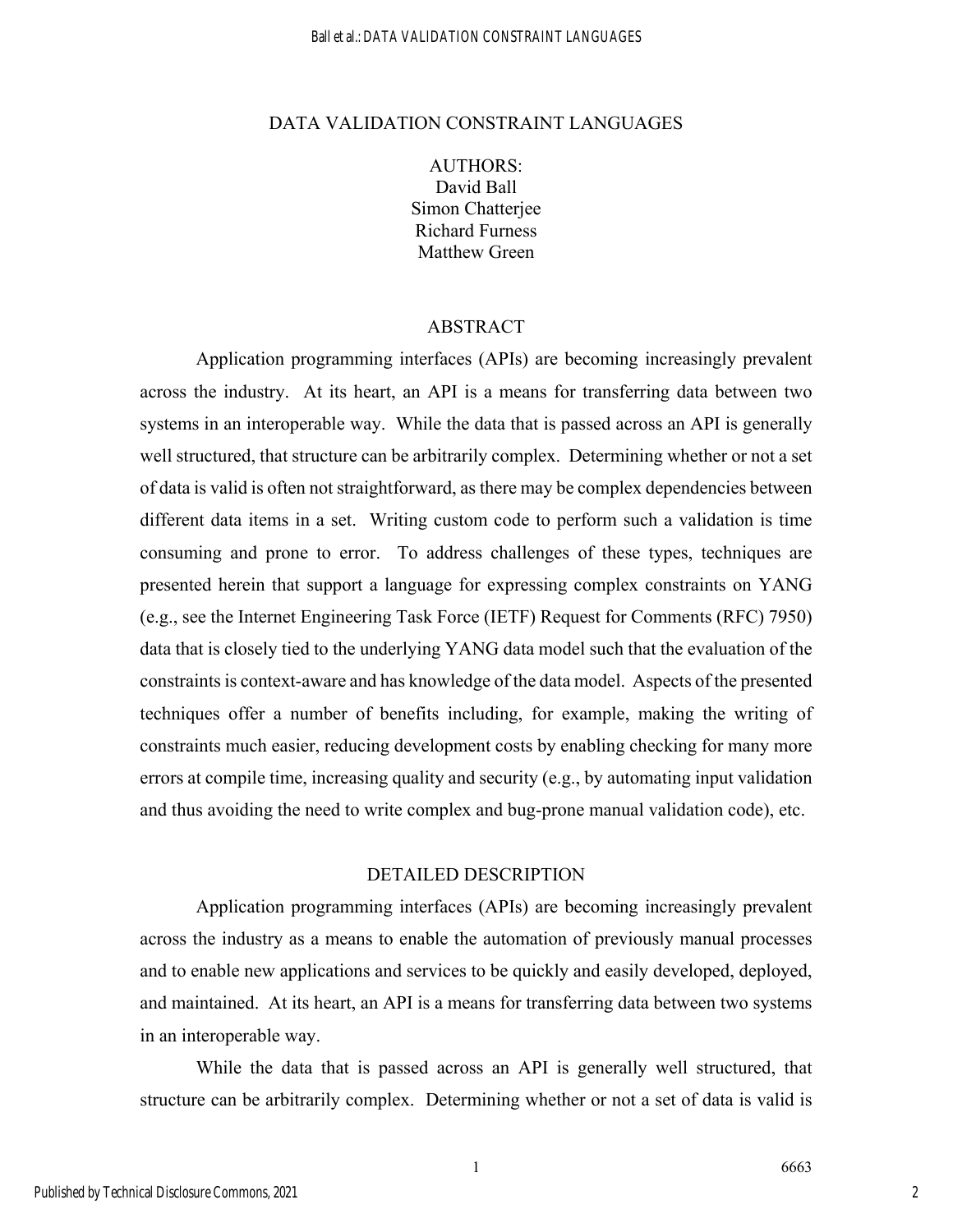often not straightforward, as there may be complex dependencies between different data items in a set. Writing custom code to perform such a validation is time consuming and prone to error.

At the same time, data validation is becoming increasingly important for reasons of security, as peer end points cannot necessarily be trusted and bad data can cause critical services to become unavailable. Even worse, a validation failure may lead to the loss of integrity or confidentiality. According to Product Security Incident Response Team (PSIRT) metrics, over one half of security bugs in one exemplary vendor are caused by poor input validation.

Consequently, there is a need to make data validation easier for API and application developers and reduce the need for them to write custom validation code. This need leads to a number of requirements, three of which are described below.

Under a first requirement, the data that is passed over an API needs to be modeled using a well-defined schema language – such as YANG (e.g., see the Internet Engineering Task Force (IETF) Request for Comments (RFC) 7950) or a JavaScript Object Notation (JSON) schema (https://json-schema.org/) – that defines the valid structure of the data, the type of each data item, and the basic constraints on the values of individual data items (e.g., the valid range of an integer, a regular expression to be matched for a string, etc.).

Under a second requirement, the complex constraints on a data set, such as the dependencies that may exist between data items, need to be expressed using a well-defined constraint expression language. A third requirement dictates that validation engine software is needed, to interpret the schemas and the constraints and validate arbitrary data sets against the same. Validation engines may be used by API and application developers to automate data validation.

It is important to note that a data model that is written in a schema language (such as, for example, YANG, JSON Schema or Extensible Markup Language (XML) schema) could be considered a constraint language, since a data model necessarily restricts the range of possible data sets to only those that conform to the schema. However, the types of constraints that are supported by most data modelling languages are typically fairly basic. Such constraints may include, for example: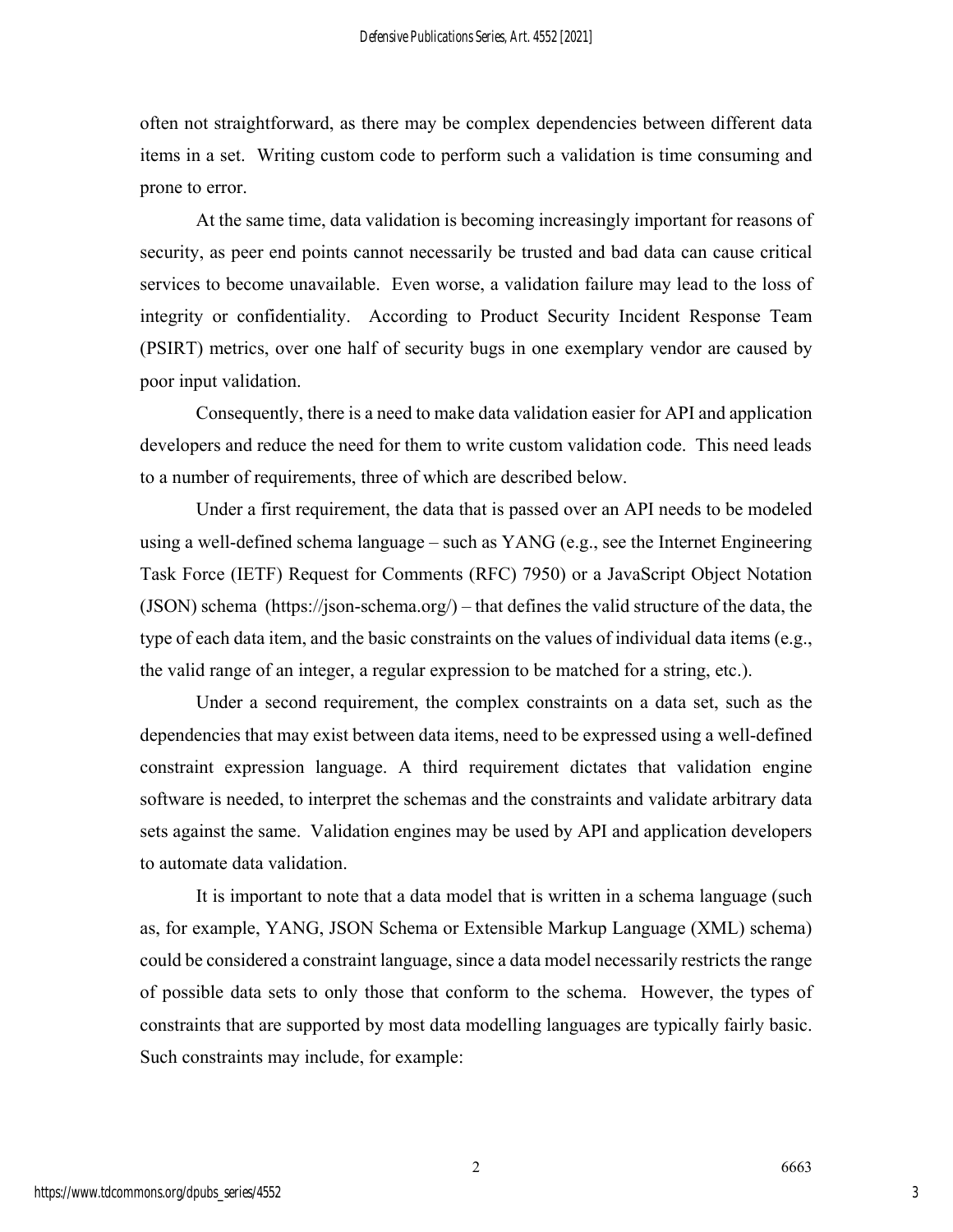- The structure and the names of data nodes that can exist (e.g., typically organized in a tree structure).
- The data type of each leaf node (e.g., integer, string, Boolean, etc.).
- The number of allowed occurrences of each node. In particular, whether one or multiple occurrences are permitted (i.e., a leaf or container versus a list). When multiple occurrences are permitted there may be a minimum or maximum number of occurrences.
- Whether each node must be included in each data set (i.e., it is mandatory) or whether it may be included in each data set (i.e., it is optional). Typically, 'mandatory' is in the context of whether some node higher up in the tree is present.
- $\bullet$  Limits on the possible values of a leaf within the data type (e.g., integers within a given range, strings matching a given regular expression, etc.).
- In certain cases, basic support for expressing uniqueness within a list, for example, expressing that a given single leaf node directly under the list must have a unique value across all entries in the list.

However, more complex constraints are rarely supported. In particular, such complex constraints may concern the relationships that may exist between different nodes. For example:

- A node that must be included (i.e., it is mandatory) if some other node is present in the data set, but is optional otherwise.
- A node that must not be included if some other node is present in the data set.
- A node that must be included (i.e., it is mandatory) if some other node is present in the data set, but must not be included otherwise.
- A node that must, or must not, be included if some other leaf in the data set has a certain value (or a range of values).
- A leaf whose value is restricted (possibly to a single value) if some other node is present, or not present, in the data set or has a certain value (or range of values).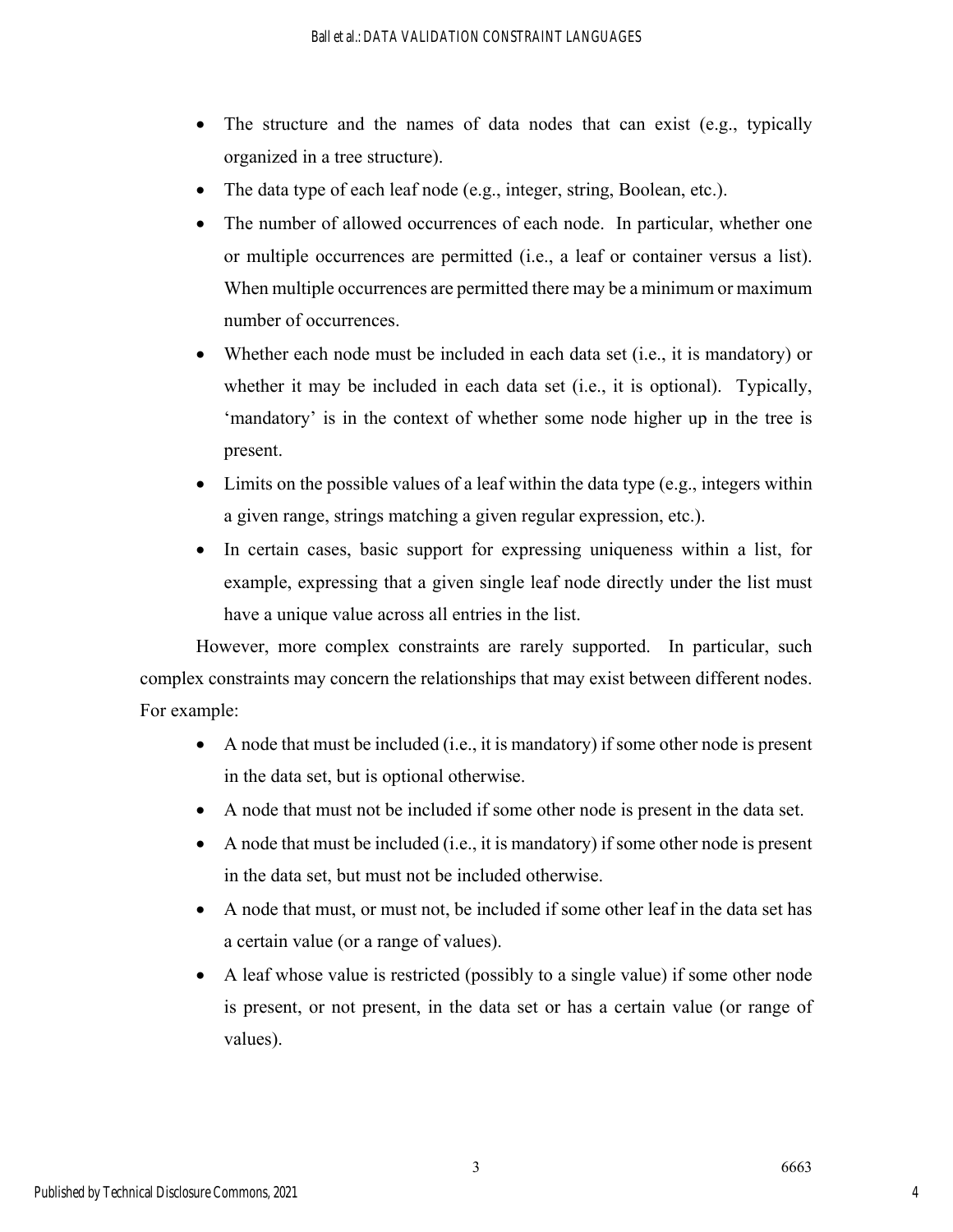- If multiple instances of a node are allowed (i.e., a list) then a limit on the number of instances that meet some condition. For example, a maximum number of list elements that have a sub-leaf with a certain value.
- A node whose presence in the data set, or whose value, depends upon the number of items in a list or a number that meets a certain condition.
- A limit on the number of items across multiple lists. For example, a maximum number of elements in the aggregate across all sub-lists of a list.
- A limit on the values of the nodes that are under a list depending upon the presence or values of nodes under other elements of the list.
- A container node that must be empty depending upon the presence or the value of other nodes, or empty with certain exceptions.
- Complex uniqueness requirements for elements of a list. For example, the requirement that a combination of leaves under a list (where the leaves may be several levels below the list in the tree) must be unique over all of the elements of the list, or over all of the elements that meet a certain condition.
- Where the value of a leaf refers to a node elsewhere in the data set, limits on such references. For example, the requirement that two nodes cannot refer to each other (or more generally that there are no reference cycles).

Expressing these types of constraints typically involves some sort of expression syntax that allows arbitrary nodes in the data set to be referenced (both absolutely, from the root of the data tree, and relatively, to the node where the constraint is being applied). For example, their presence in the data set, their value to be obtained, and the relationships between them needs to be expressed (through, for example, via mathematical operators, comparison operators, and Boolean operators). Such an expression syntax can be used to capture conditions that a data set must meet in order to be considered valid. A constraint language combines these expressions with a way to attach them to the underlying data model and captures any associated metadata such as error messages that are to be returned when the constraint is not met.

In the balance of the narrative that is presented below, a distinction will be made between data modelling languages, which may include support for basic constraints to be expressed as outlined above, and constraint languages, which support the more complex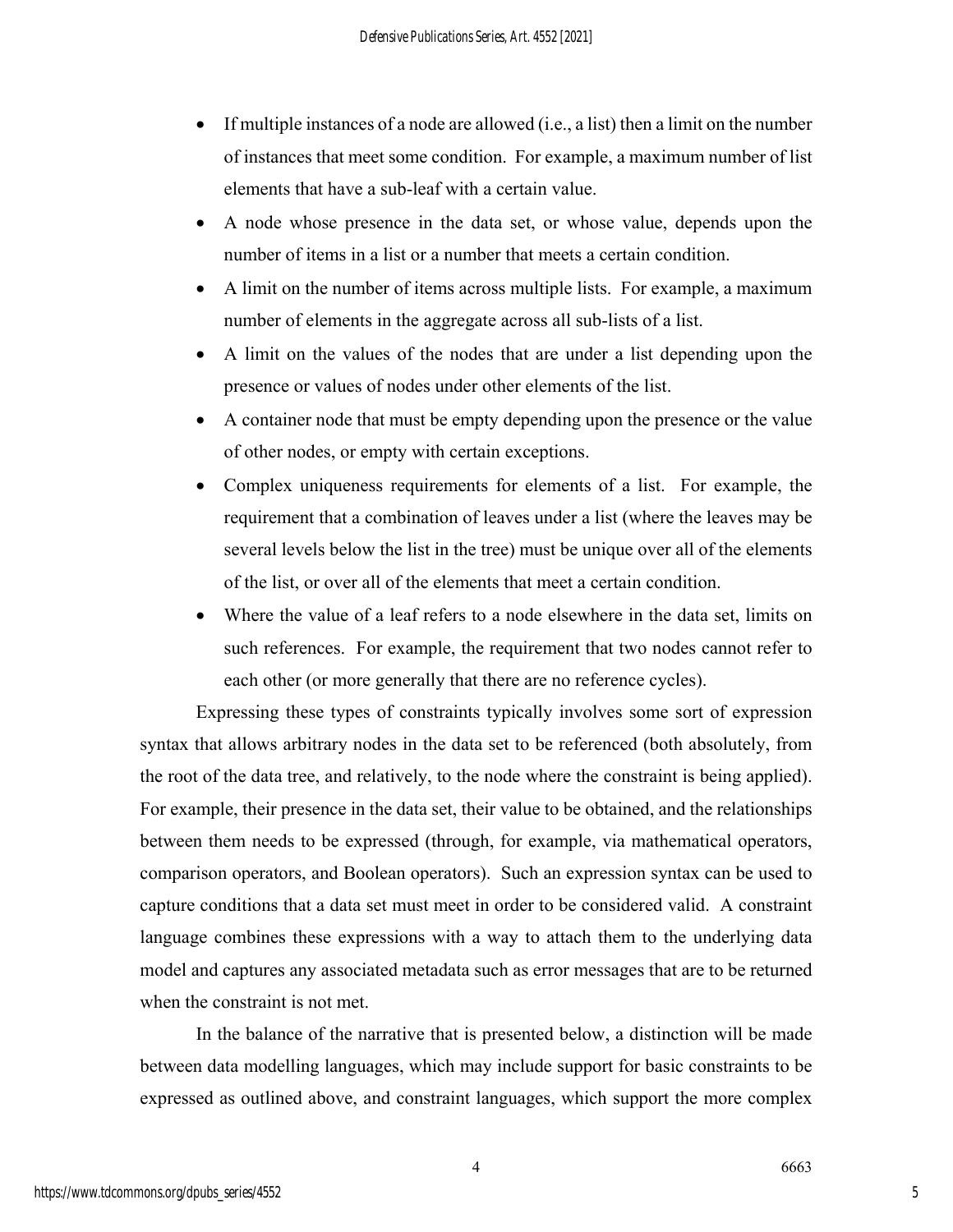kinds of constraints including the relationships between different nodes (typically through an embedded expression syntax).

To address the types of challenges that were described above, techniques are presented herein that encompass an abstract model for expressing arbitrarily complex constraints that is closely tied to the underlying data model but that is independent of the programming language that is used to evaluate the constraints. As such, aspects of the techniques presented herein may be applicable to expressing complex constraints in data modeling languages generally where the constraint language is closely integrated with the data model. In particular, aspects of the techniques presented herein may be specifically applicable to YANG and possibly other data modelling languages that do not currently have a way of expressing complex constraints (such as, for example, representational state transfer (REST)-based APIs like the OpenAPI Specification (https://www.openapis.org/), JSON schema, etc.).

Figure 1, below, illustrates different elements of aspects of the techniques presented herein (which will be discussed in the narrative that is presented below).



*Figure 1: Exemplary Expression of Complex Constraints*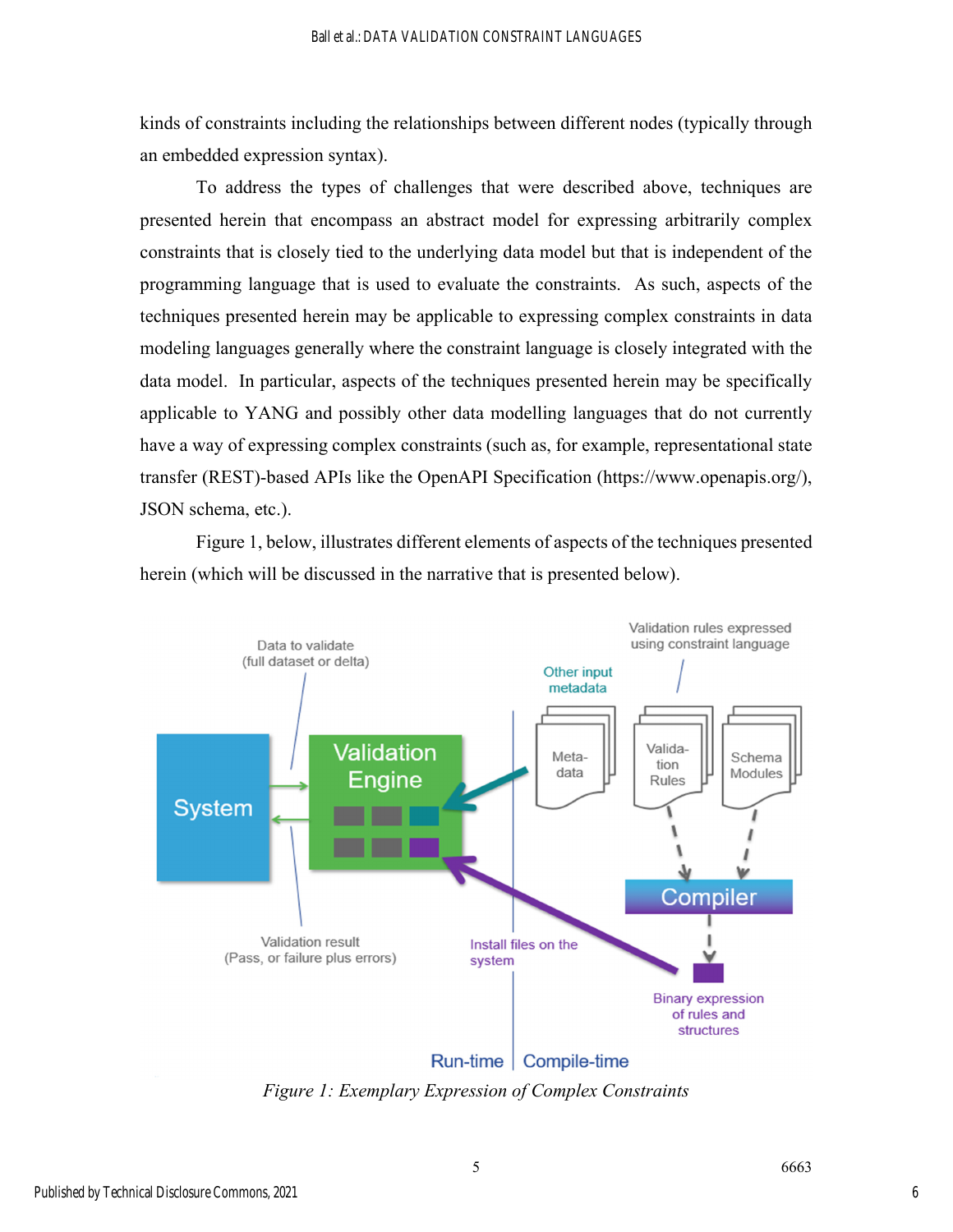The balance of the narrative that is presented below will focus on the application of aspects of the techniques presented herein to a language for expressing complex constraints on YANG data. Such a language is closely tied to the underlying YANG model, is designed to make it as easy as possible for developers to use, and is able to be evaluated with advantageous performance. A key characteristic is that the processing and the evaluation of any constraints is performed within a context that has knowledge of, and can use information about, the underlying data model.

Within such a context, aspects of the techniques presented herein may be referred to as a YANG Rules Language (or YRL). It is important to note that a key difference between YRL and the existing YANG mechanism (which employs the Extensible Markup Language (XML) Path Language (XPath) 1.0) is that YRL is closely tied to the underlying YANG schema.

XPath 1.0 is independent of YANG and was designed for expressing information about arbitrary XML documents, rather than specifically data conforming to a YANG model. In particular, the evaluation of an XPath 1.0 expression is independent of any knowledge about the YANG model in which the expression is used. This leads to a number of issues, four of which are briefly described below.

First, XPath 1.0 expressions depend on how the data is represented using XML, but YANG data is increasingly encoded in other forms such as, for example, a JSON or a Concise Binary Object Representation (CBOR) artifact. Second, XPath's native types do not match YANG's native types. For instance, XPath 1.0 only has a floating-point numeric type whereas YANG only has integer and fixed-point numeric types, which can lead to unexpected behavior of numeric expressions. Third, it is possible to reference data objects in an XPath 1.0 expression that cannot exist in a data set that conforms to the YANG schema (e.g., due to a typographic error in the name of a YANG node) and this can only be detected through run-time testing (i.e., through observation of some unintended behavior). Such a condition could in theory be detected by static analysis-like tools, but such tools do not currently exist for YANG and XPath. Fourth, the XPath 1.0 language includes constructs that do not make sense for YANG data, such as the ability to refer to the 'next' element in an XML document. With a few exceptions, the order of elements in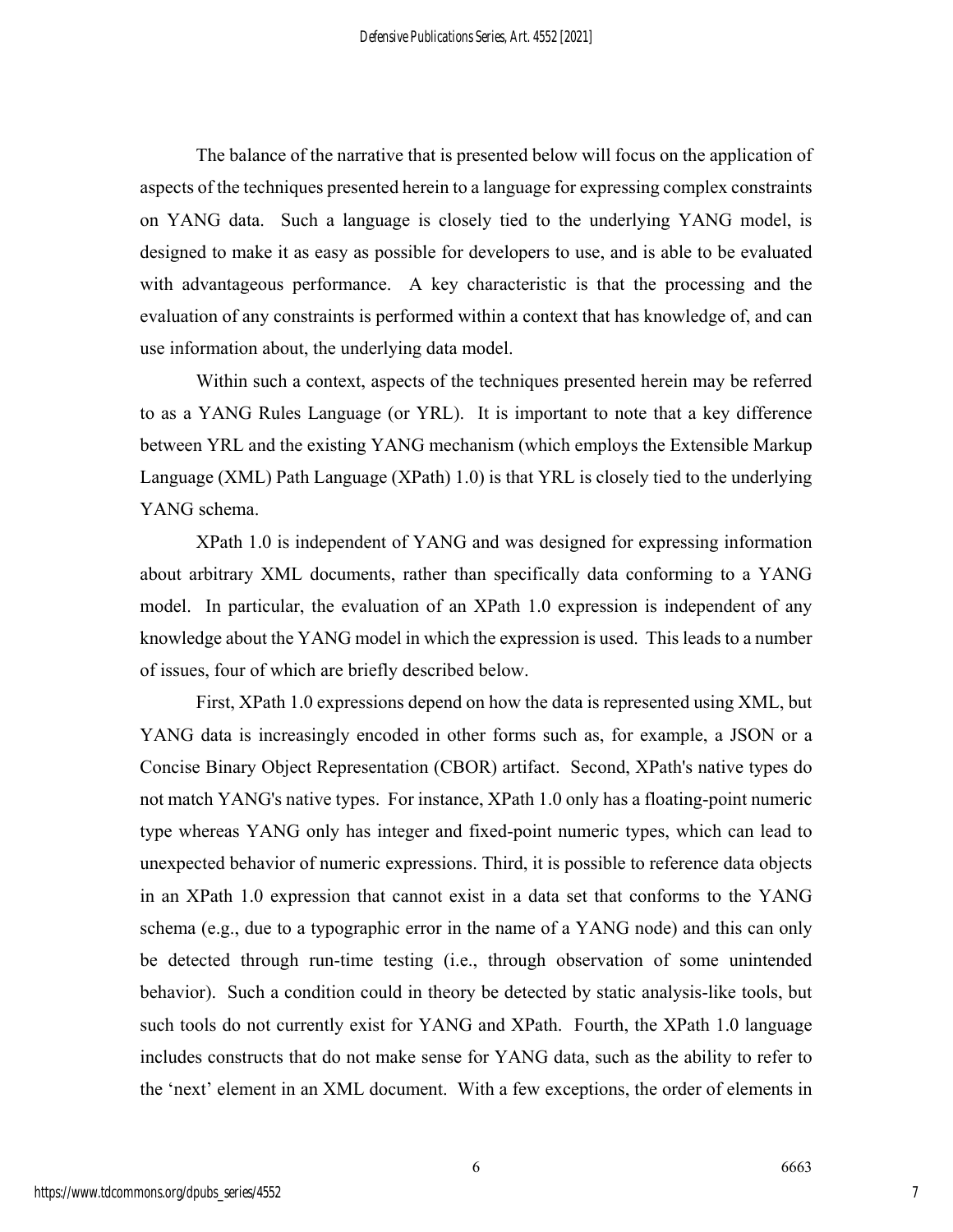YANG data is arbitrary and hence it makes no sense to write a validation constraint based on the order of elements.

Additionally, XPath 1.0 expressions break normal programming assumptions, which makes it extremely difficult for developers to write correct XPath expressions. This is primarily because the fundamental construct in XPath 1.0 is a 'node-set,' whereas in YANG data many paths can only ever refer to a single leaf item. One implication of this is, for example, that the XPath 1.0 expressions "A  $!= B$ " and "not( $A = B$ )" are not equivalent. Similarly, both " $A = B$ " and " $A = B$ " evaluate to false if one of the node-sets is empty, meaning that extreme care is needed in writing XPath 1.0 expressions in YANG to avoid unintended consequences if the nodes referenced in the expressions do not exist in the data tree. Another implication is that the evaluation of certain XPath 1.0 expressions inherently consumes a quadratic (i.e.,  $O(n^2)$ ) amount of processing time which can lead to performance issues when handling large data sets.

A series of examples, which are presented below, will help to illustrate the important point that was noted above (i.e., that YRL is closely tied to the underlying YANG schema).

In one example, attempting to reference a node in a YRL expression that does not exist in the YANG schema results in a compile failure, whereas with XPath this will not result in any error other than that the runtime behavior will not be as intended. Further, YRL expressions are context-aware. That is, YRL knows whether a YANG node that is referenced is a list, a leaf, a container, a list key, etc. Thus, unlike in XPath 1.0 it is not possible in YRL to perform operations that don't make sense given the type of node. For example, in YRL a count can be taken of the number of elements in a list but not the number of elements in a leaf, whereas in XPath a count may be taken of any node.

Additionally, YRL shares the basic type system that is used in YANG, unlike XPath 1.0 which has its own type system that is inconsistent with YANG types. Thus, YRL handles YANG types natively without the need for any implicit type conversion that could possibly introduce errors. Further, YRL natively supports certain operations that are necessary for handling YANG data, such as, for example, determining whether one YANG identity is derived from another YANG identity. In XPath 1.0, such operations have been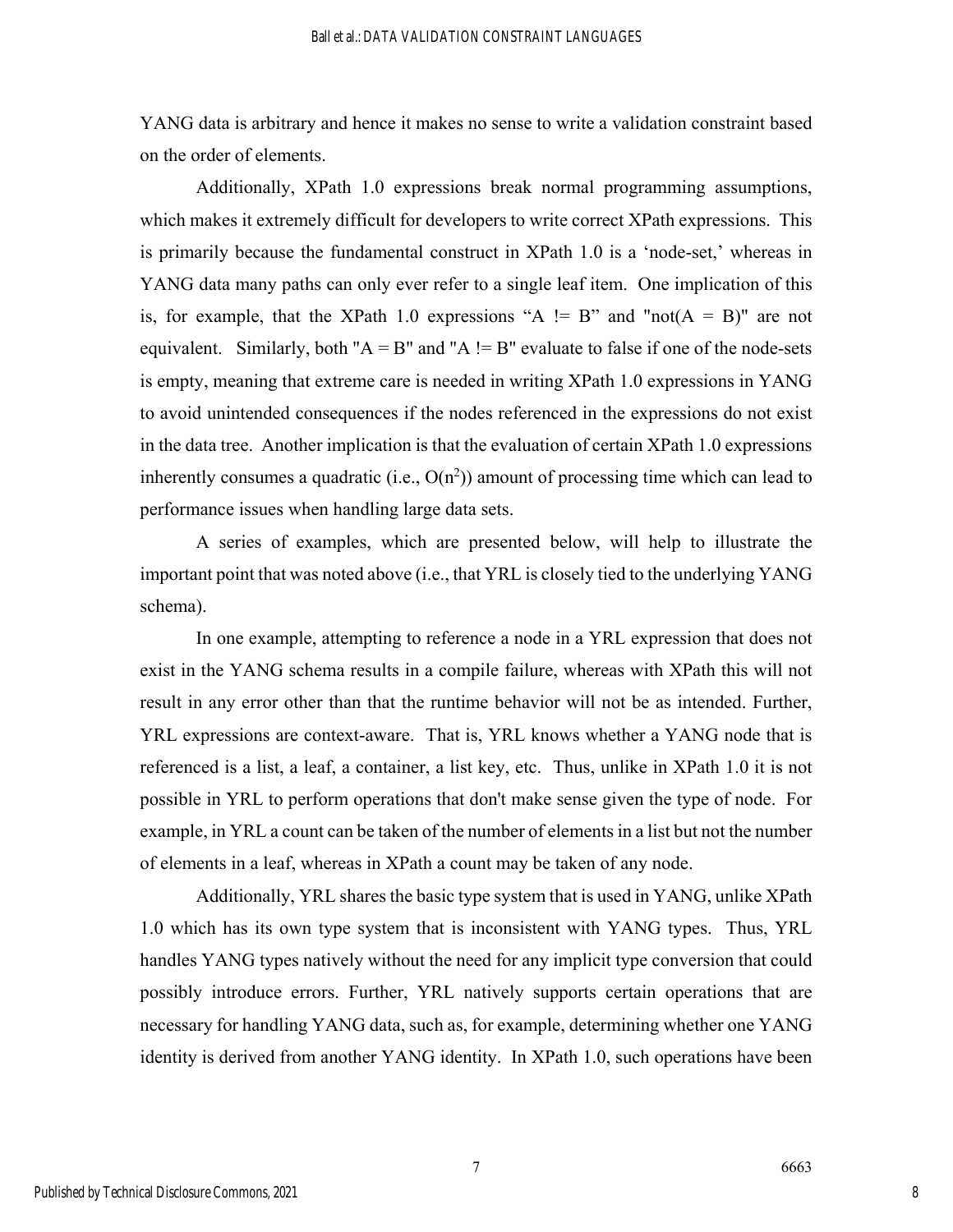added as extensions specifically for YANG, as there is no way to implement them using standard XPath.

Still further, YRL does not evaluate expressions if the referenced YANG nodes do not exist in the data set (and a node's value is needed to evaluate the expression). In contrast, XPath 1.0 expressions are evaluated regardless of whether the referenced node exists, but may behave unexpectedly if the node does not exist.

Additionally, the YRL language includes a number of constructs specifically designed to simplify expressing some common types of constraints on YANG data. In contrast, expressing the same constraints using XPath 1.0 is extremely cumbersome, or in rare cases, not possible. For example, YRL includes a construct for determining whether a container is empty except for a given set of items.

In addition to the above, YRL is much more intuitive for developers and does not have the unexpected quirks of XPath 1.0. Additionally, YRL is designed to avoid constructs that could inherently require quadratic (i.e.,  $O(n^2)$ ), or worse, processing times.

It is important to note that other schema languages (such as, for example, JSON Schema, the OpenAPI Specification, and the One Data Model (OneDM) Semantic Definition Format (SDF) (https://onedm.org)) lack a mechanism for expressing complex constraints. However, aspects of the techniques presented herein, which were described and illustrated above in connection with YANG, may be applied to such schema languages. That is, for example, the tying of a constraint language very closely to the underlying schema language such that the evaluation of the constraints is context-aware and has knowledge of the schema.

Aspects of the techniques presented herein offer a number of benefits to any entity that may be using or developing an API based on modeled data. To begin, any entity that produces devices that can be managed using YANG may benefit as aspects of the techniques presented herein may be used to aid in the validation of configuration information that is handled as YANG data. Additionally, any entity that uses devices that can be managed using YANG may benefit as aspects of the techniques presented herein may be used to implement a custom validation of configuration information that is specific to the entity rather than built into the product. Further, any entity that produces or uses a